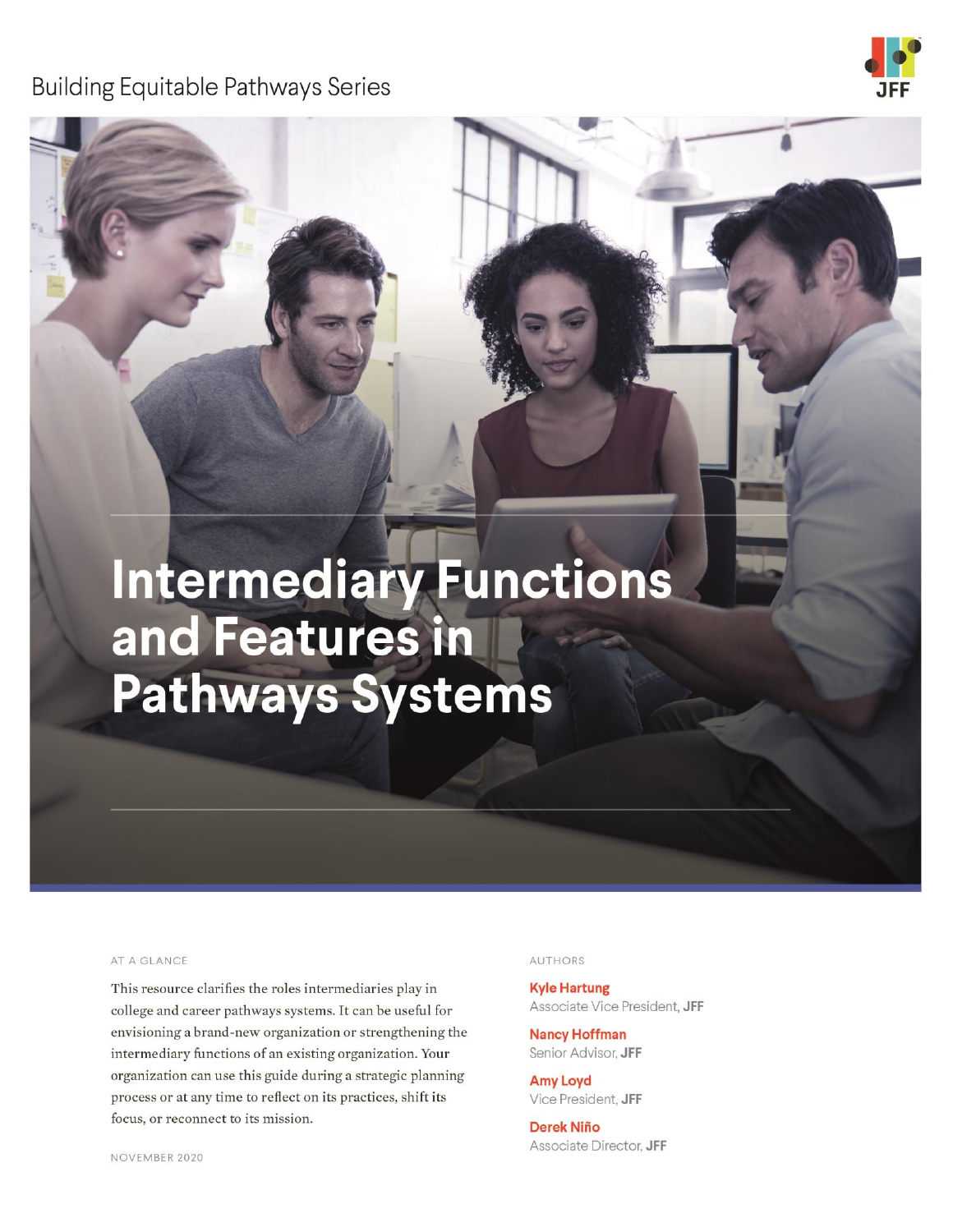## **Acknowledgments**

Thank you to the Bill & Melinda Gates Foundation and JFF's partners in the Building Equitable Pathways initiative for your contributions to the conceptualization and development of this guide; we appreciate your commitment to creating a better future for all young people through college and career pathways: Boys & Girls Club of Greater Memphis, Brooklyn STEAM Center, Career Connect Washington, CareerWise Colorado, HERE to HERE, Rush Education and Career Hub, YouthForce NOLA, Equal Measure, Mission Minded, and Square Button.

#### **About JFF**

JFF is a national nonprofit that drives transformation in the American workforce and education systems. For more than 35 years, JFF has led the way in designing innovative and scalable solutions that create access to economic advancement for all[. www.jff.org](https://www.jff.org/)

#### **About Building Equitable Pathways**

This work, funded by the Bill & Melinda Gates Foundation, aims to provide youth with the information and support they need to make informed choices for their futures—especially young people who have too often been denied access to these key resources. The goal is to dramatically increase the number of young people, ages 14 to 24, who are Black, Latinx, or experiencing poverty, who have the agency, social capital, skills, and credentials needed to thrive in the workforce and in life. A deep commitment to diversity, equity, and inclusion stands at the heart of this initiative. [www.jff.org/equitablepathways](http://www.jff.org/equitablepathways)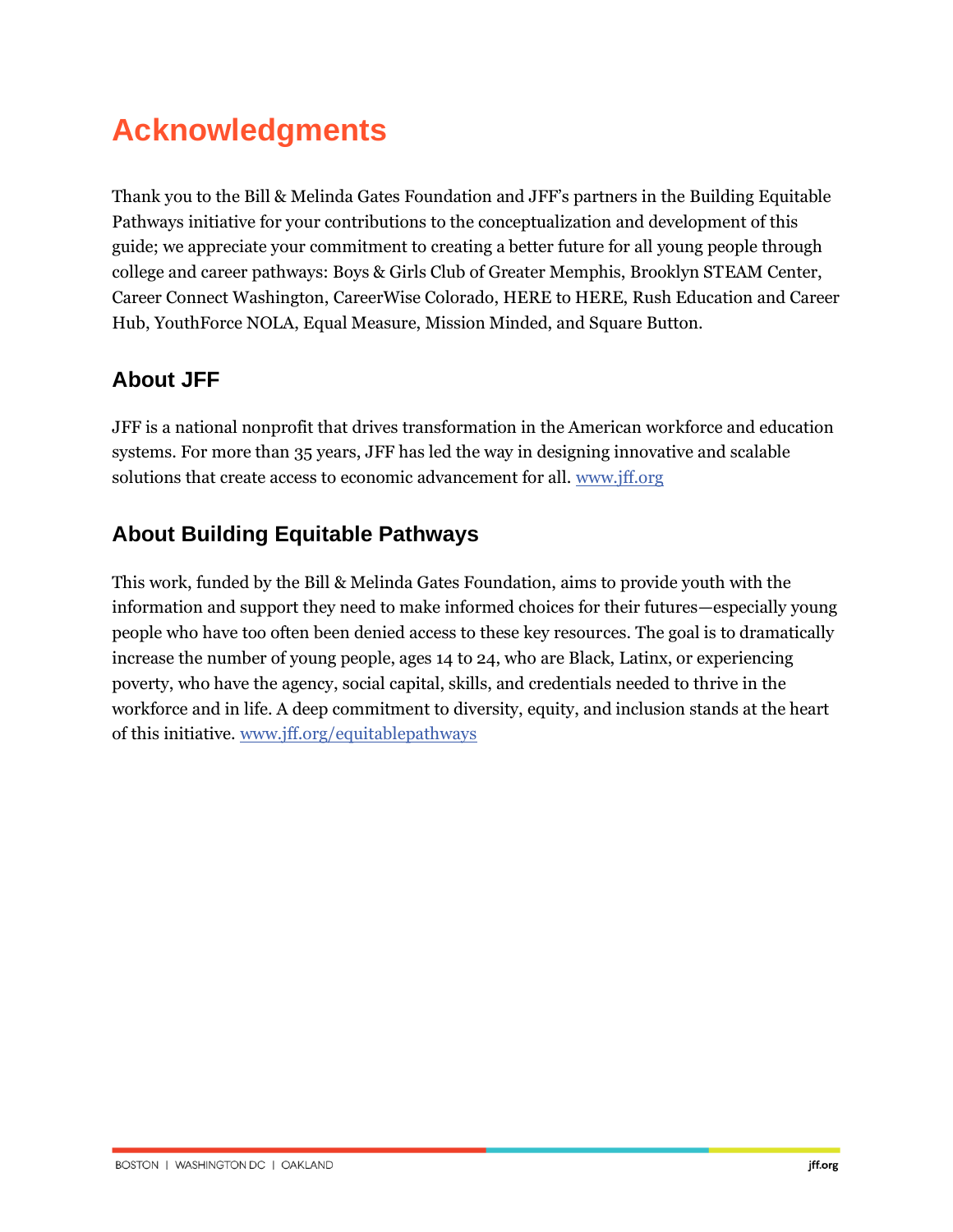## **Table of Contents**

| Core Intermediary Functions In Pathways Systems  2   |  |
|------------------------------------------------------|--|
| The Role Of Intermediaries In Leading With Equity  3 |  |
| Intermediary Features For Consideration In Design  4 |  |
|                                                      |  |
|                                                      |  |
|                                                      |  |
|                                                      |  |
|                                                      |  |
|                                                      |  |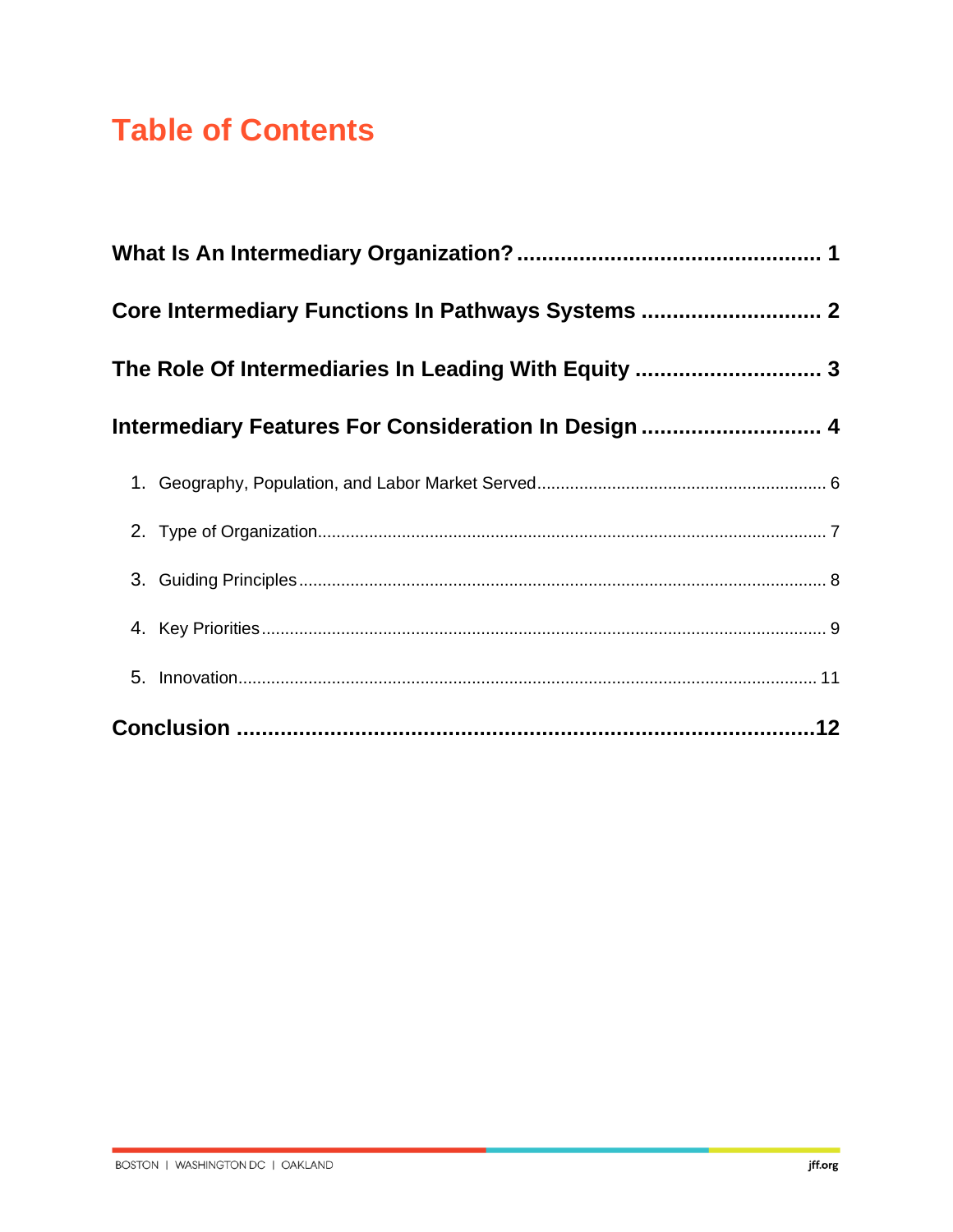### <span id="page-3-0"></span>**What Is an Intermediary Organization?**

Intermediary organizations play a critical part in developing, organizing, and mobilizing [equitable college and career pathways.](https://www.jff.org/what-we-do/impact-stories/building-equitable-pathways/?utm_source=JFF&utm_medium=Resource&utm_campaign=BEP) This makes them key players in creating systems that yield more equitable outcomes for young people. Intermediaries—sometimes known as *backbone organizations* or *community quarterback organizations*—act as the "glue" of a pathways ecosystem. They bring diverse partners together around a common cause, provide cohesion for collective efforts, and support impact at scale. Intermediaries unite and collaborate with all key partners to establish a collective vision and set of goals for a pathways ecosystem. They also operationalize the work, coordinating the design and implementation of statewide, regional, and local pathways systems. Intermediaries are transparent, credible organizations that are positioned to work across multiple stakeholder groups, including employers and educational institutions.

#### **Intermediaries Take Many Forms**

Intermediaries should be designed to meet the needs and goals of the community and pathways ecosystem in which they work. Some serve primarily in a convener role, providing little, if any, direct services because they facilitate connections to other organizations that serve this function. Other intermediaries buil[d work-based learning \(WBL\) delivery systems](https://www.jff.org/resources/work-based-learning-framework/) to provide these important experiences for young people. They develop WBL sequences and structures with educational institutions and build partnerships with key employers, employer associations, and

sector organizations in order to identify, aggregate, and broker WBL opportunities at scale. In some instances, such intermediaries also connect young people with the world of work by delivering WBL services, including directly preparing young people for employment and placing and supporting them in the workplace. Other intermediaries support partnerships and provide guidance in addition to contributing concrete resources to pathways systems, such as personnel and funding. Many intermediaries both serve as conveners and provide direct services, and their forms can and do shift over time.

Intermediaries may be situated within larger organizations or exist as standalone entities.

#### **Pathways Systems and Ecosystems**

**A pathways system** is an intentionally designed sequence of aligned educational and WBL experiences that help people explore, prepare for, and launch successful careers.

**A pathways ecosystem** refers to the many partners and stakeholders that coordinate and collaborate to create, scale, and sustain a pathways system.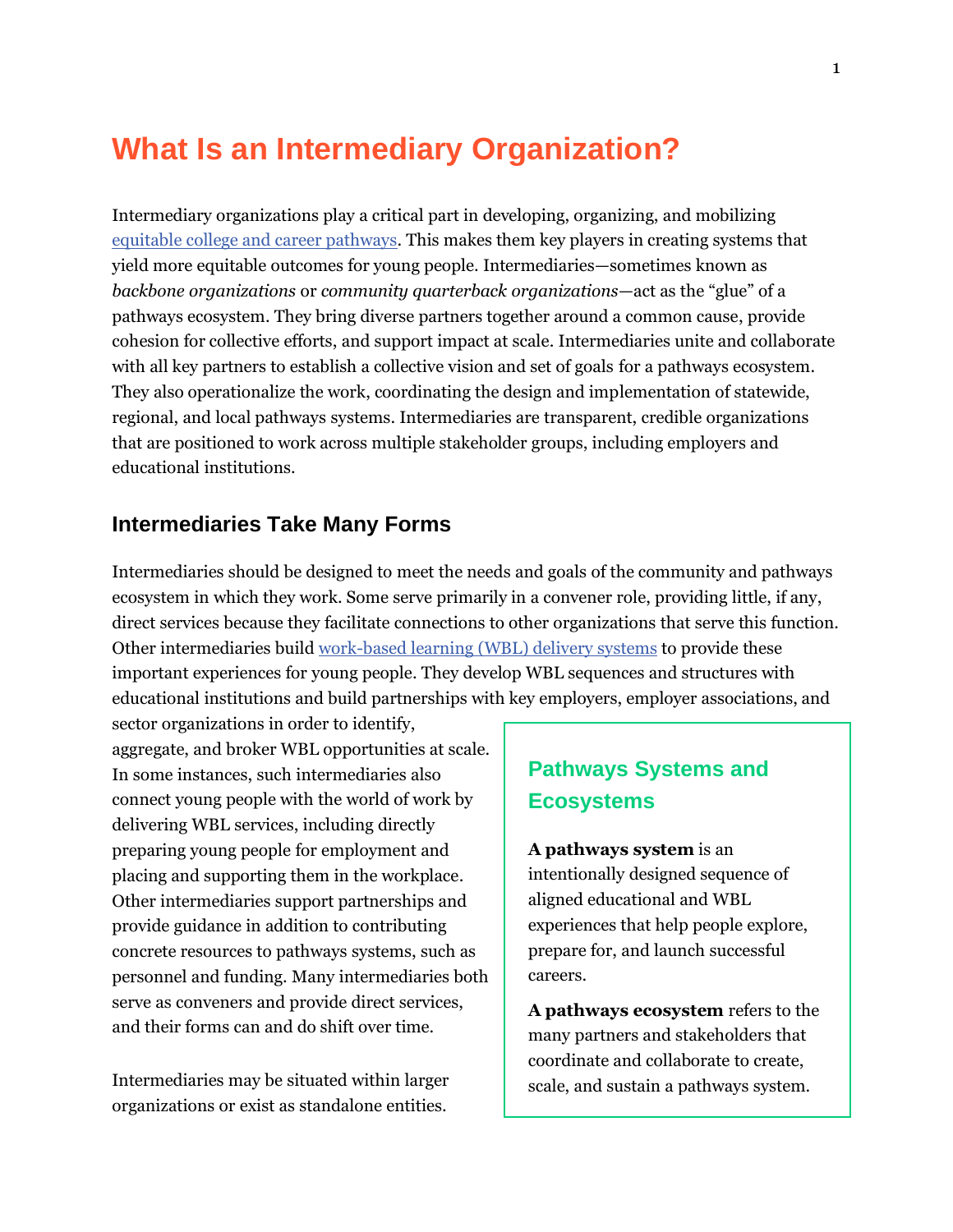Sometimes mission-aligned organizations—such as community colleges, chambers of commerce, and community-based organizations—take on core intermediary functions in pathways systems. As long as the core intermediary functions are clearly owned and understood by all partners in the pathways ecosystem, the intermediary functions can be spread across multiple organizations.

There is no one-size-fits-all approach to designing an intermediary, because each one needs to be responsive to its community's partners, strengths, needs, and vision. There are, however, clear intermediary functions and features that must be considered in the design of a quality pathways system. Clarity about an intermediary's identity and role in its ecosystem is critical for the success of all partners and in service of transformative outcomes for young people.

## <span id="page-4-0"></span>**Core Intermediary Functions in Pathways Systems**



Intermediaries have the potential to perform six core functions to support the design, scale, and sustainability of an equitable pathways system:

- *Convene:* Intermediaries engage and convene key leaders and organizations around a shared pathways agenda. They organize a pathways partnership that comprises representatives from all key partners that are responsible for the strategic planning and leadership of the work, including the development of the vision, goals, and design for a pathway system.
- *Connect:* Intermediaries connect diverse community stakeholders into specific aspects of the pathways work. Through this, intermediaries build public will for pathways and broker relationships across the community.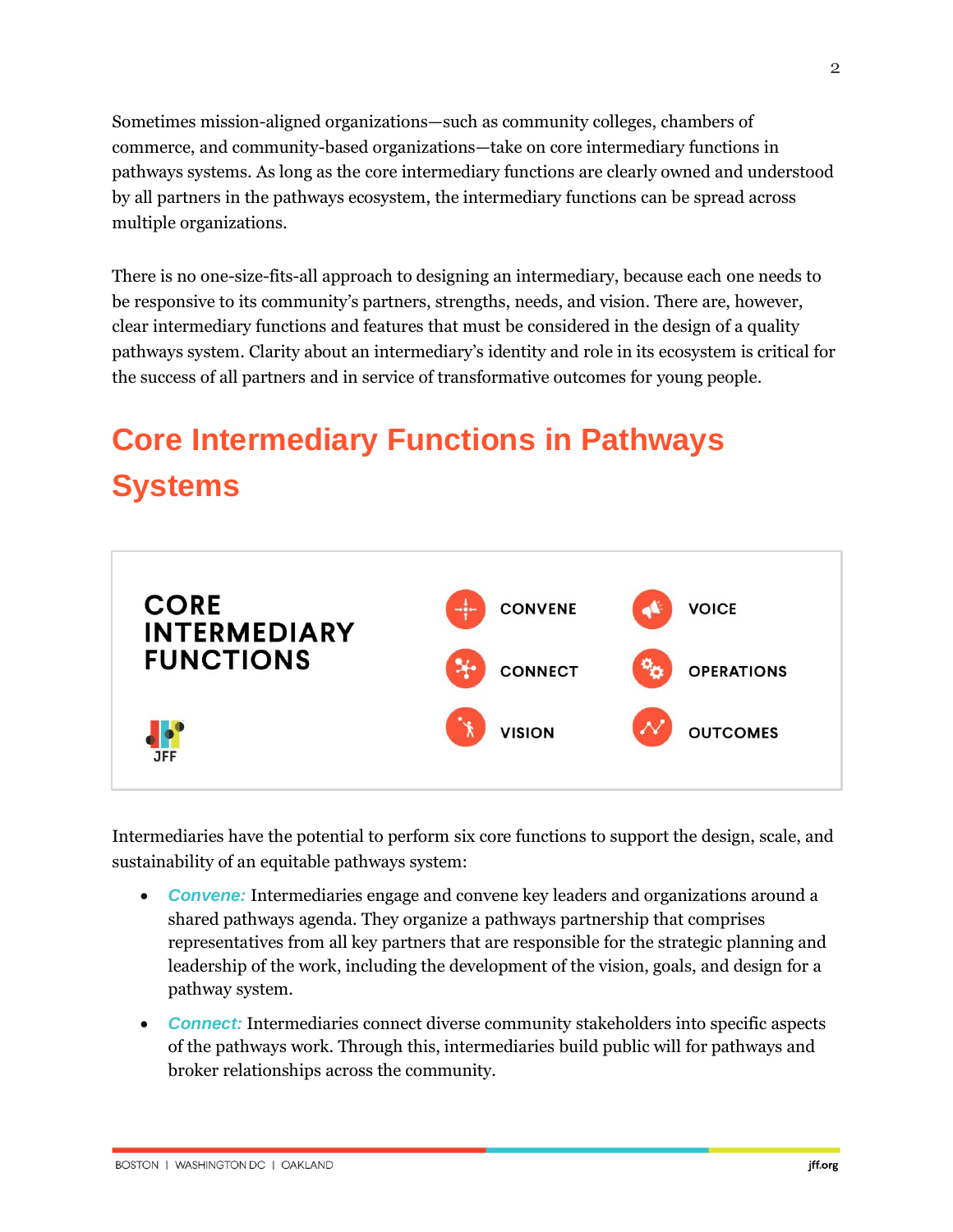3

- *Vision:* Intermediaries lead the cocreation of a shared vision for the pathways work, catalyzing diverse ideas into a common focus. They shape shared goals, focus on effective and efficient use of resources and human capital in pathways ecosystems, and guide the strategic direction and sustainability of the pathways work.
- *Voice:* Intermediaries are conduits of communication about the pathways work, by both connecting with active partners and promoting the work more visibly in the field.
- *Operations:* Intermediaries transform vision into action plans and help partners to operationalize the pathways work, including aggregating field knowledge and best practices for broader dissemination, implementation, and impact.
- *Outcomes:* Intermediaries focus on outcomes, providing partner and public accountability for the work. In consultation with partners and key stakeholders, intermediaries set measurable goals, report publicly on progress, and hold partners accountable through memorandums of understanding or other formal agreements.

## <span id="page-5-0"></span>**The Role of Intermediaries in Leading With Equity**

Intermediaries leading with equity have a commitment to improving systems and outcomes for youth of color and for young people experiencing poverty. Given the deep-rooted structural and systemic inequities in our society, these young people face barriers to their success that intermediary organizations can support them in overcoming. By participating in high-quality and deliberately equitable pathways, young people can develop the knowledge, experiences, and strategies needed to navigate and overcome inequity and injustice in the education and workforce systems. At the same time, they can develop the agency, social capital, skills, and credentials needed to thrive in the workforce, in their communities, and in life. By visibly leading with a focus on diversity, equity, and inclusion (DEI), intermediaries can motivate systems leaders to identify, acknowledge, and dismantle these inequitable structural and systemic barriers. A commitment to DEI values, policies, and practices is not a separate aspect of the intermediary work; it is embedded in everything an intermediary does. DEI is the north star to guide the pathways system.

Intermediaries can center DEI in their work by:

- Intentionally establishing the organization in communities that have been marginalized and face barriers to academic and economic opportunities
- Amplifying and elevating the voices of young people of color, young people experiencing poverty, and their families and communities in reports and other written collateral, as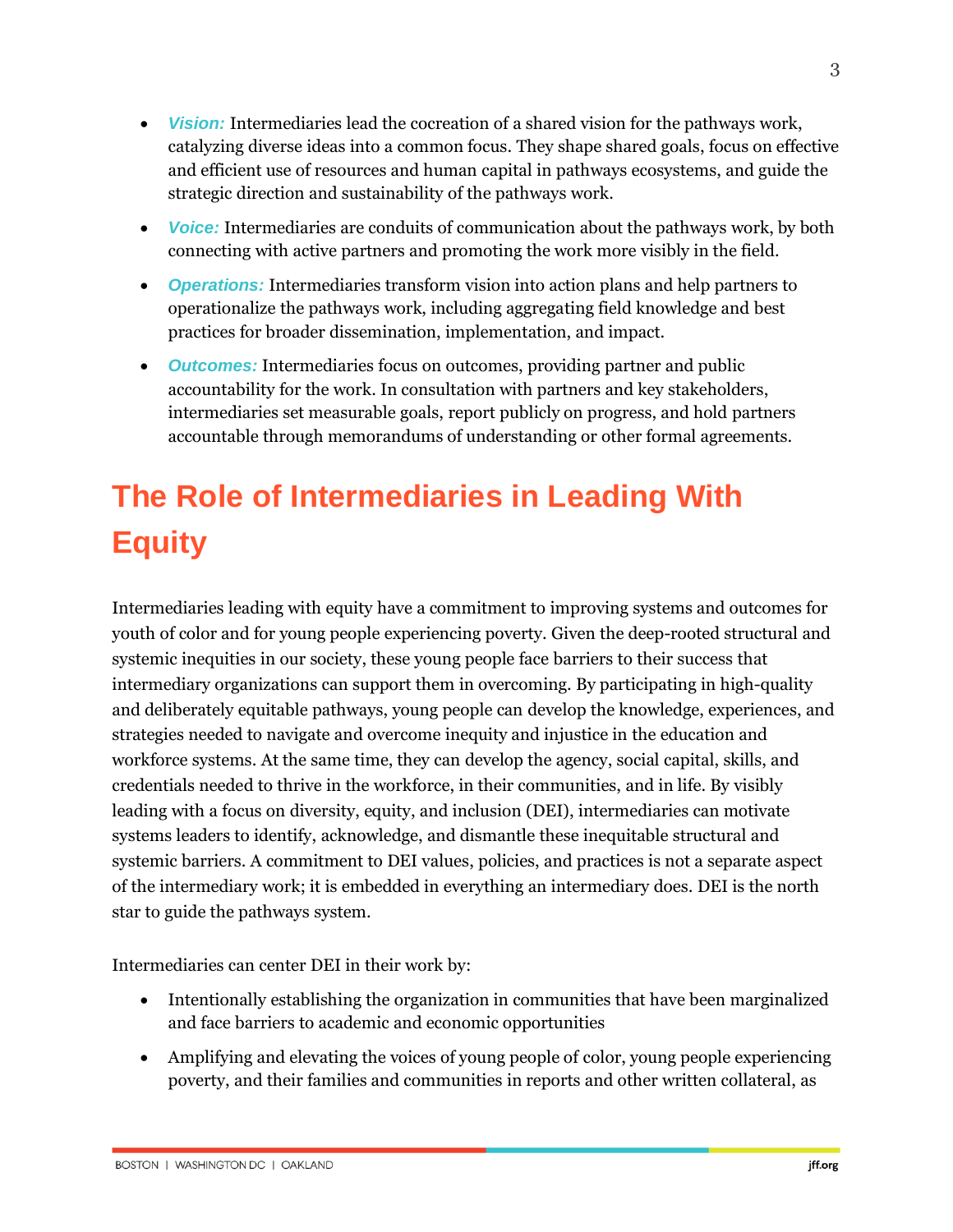well as during meetings and events, and advocating on their behalf in contexts in which they are not present or able to do so themselves

- Prioritizing the needs and goals of young people of color and young people experiencing poverty when designing partnerships with secondary, postsecondary, and employer leaders
- Increasing culturally responsive outreach, access, and engagement for young people of color and young people experiencing poverty in opportunities such as dual enrollment, WBL, and college and career pathways
- Providing culturally responsive training to employer partners and mentors that may not be used to working with young people
- Using [labor market information](https://www.youtube.com/watch?v=gmarMdWNDEI&feature=youtu.be) to increase access to and enrollment of young people of color and young people experiencing poverty in pathways that lead to high-growth, indemand careers that pay family-supporting wages and offer a lifetime of fulfillment
- Disrupting discriminatory placement of young people of color in pathways that lead to low-wage jobs without career growth potential
- Leveraging the intermediary's reputation, influence, power, and authority to support and advocate for equitable policies at the state, regional, local, and institutional levels to support career pathways

## <span id="page-6-0"></span>**Intermediary Features for Consideration in Design**

Intermediaries should consider the five features that follow in their designs for college and career pathways (*see Intermediary Features below*). Some of these features are shaped or determined by the ecosystem and community in which an intermediary operates; others are more self-determined by the organization, in line with its core vision and mission. We include an example statement for each feature and encourage all intermediaries to clearly articulate their stance and role within each of these feature areas.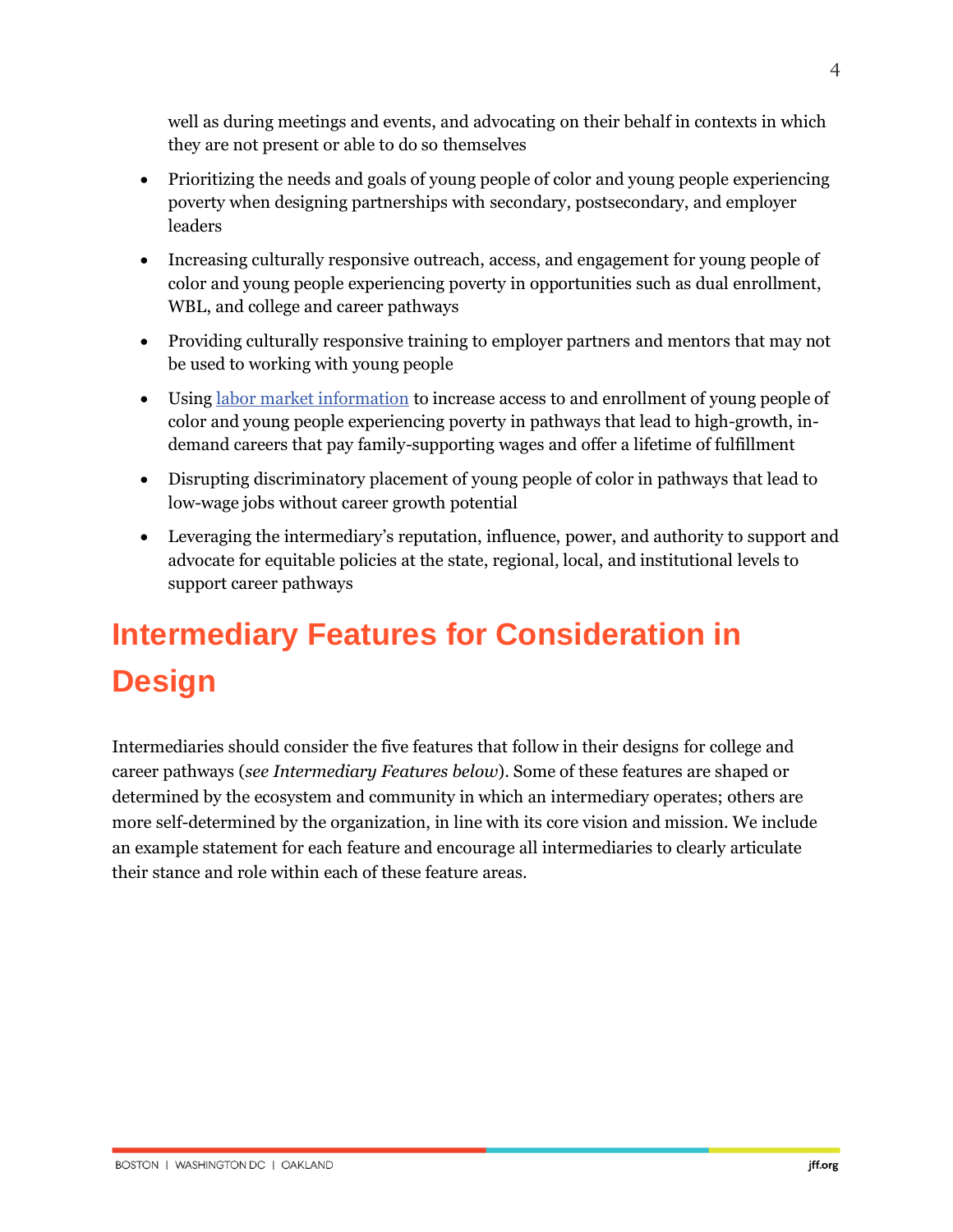### **Intermediary Features**



<span id="page-7-0"></span>• Major and/or targeted industries, occupations, and sectors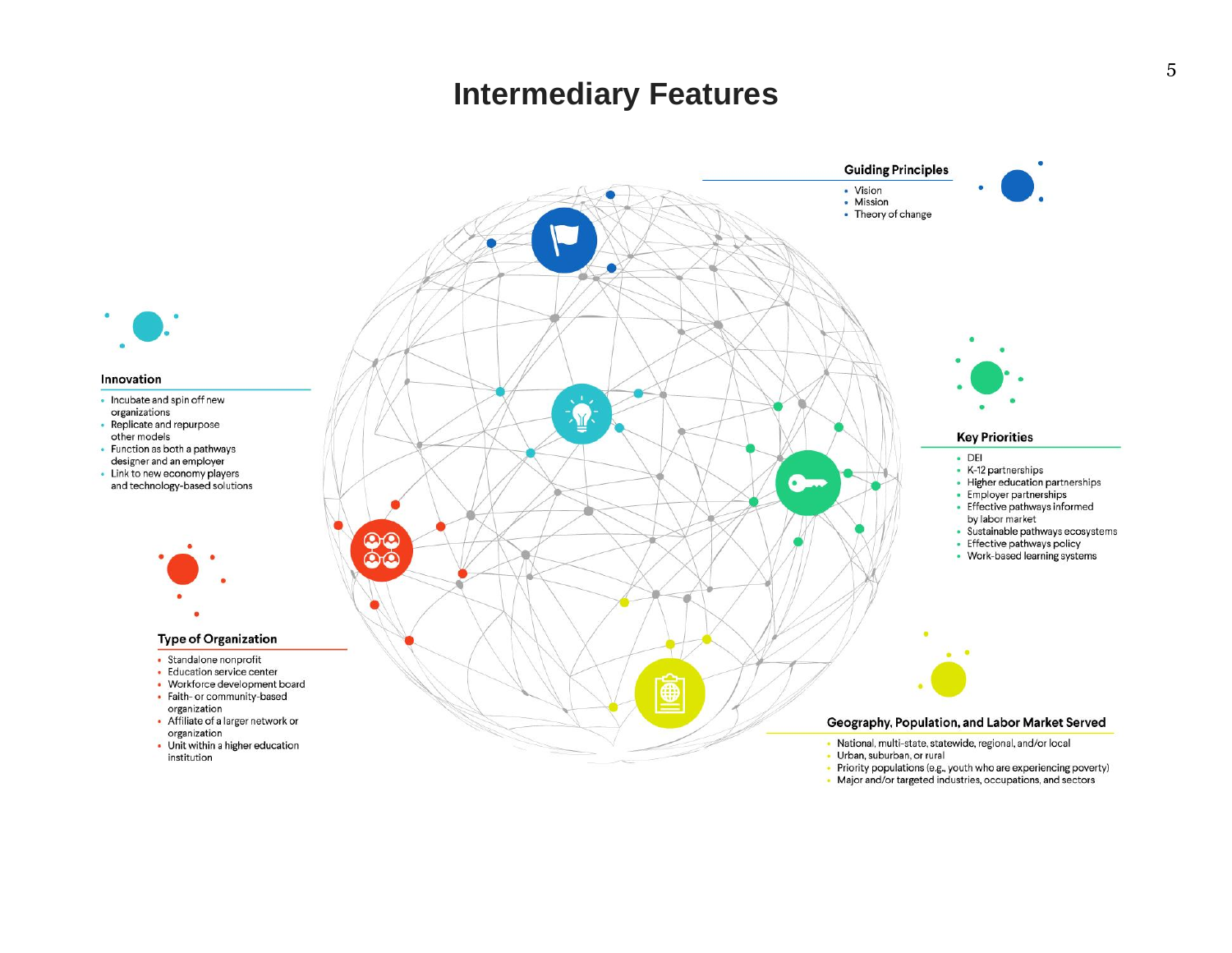#### **Geography, Population, and Labor Market Served**



Intermediaries may have a broad or narrow geographic scope for their pathways work. If an intermediary is a statewide organization, it will likely focus on influencing policy and building systems and will organize and support other entities that implement the work on the ground. A community-based intermediary will work directly with local leaders and implementers and may even provide some direct services to young people in its region. The contextual focus of the intermediary can be further narrowed by priority populations and target industry sectors.

#### *Key Considerations*

- National, multi-state, statewide, regional, and/or local focus for pathways
- Urban, suburban, or rural context
- Priority populations (e.g., youth who are experiencing poverty)
- Major and/or targeted industries, occupations, and sectors; could be a focus on many sectors, or on one priority sector

#### *Questions*

Who are the people you serve? What are the education and income levels of your priority population(s)? What are the primary industries in your area? What are the key education, workforce, employer, and community partners you need to reach?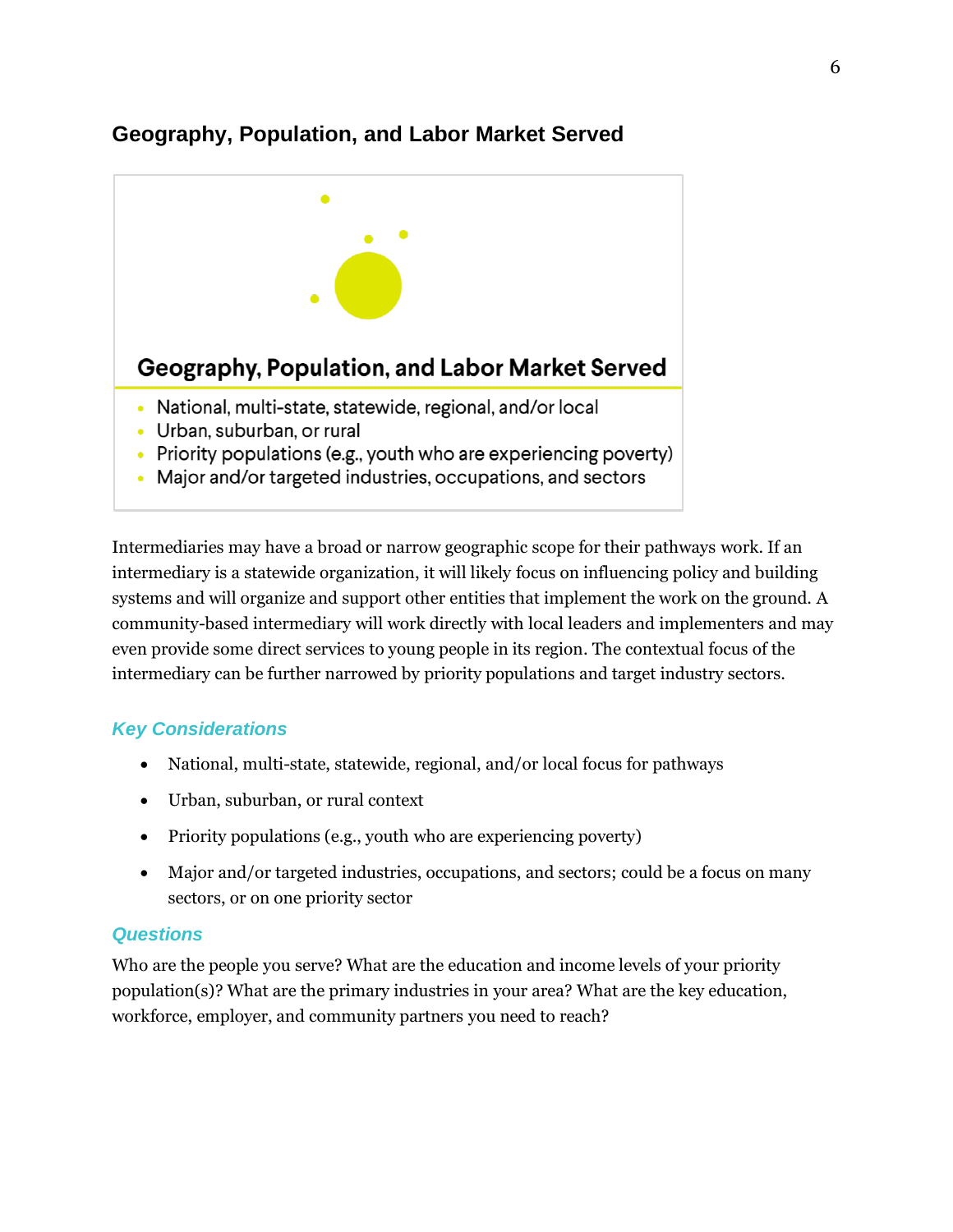#### *Example Statement*

*Our organization serves predominantly Latinx youth who are experiencing poverty in East Los Angeles, many of whom are seeking steady work and would benefit from postsecondary training and credentials. Our ecosystem is local and urban. The major industries in the area are health care, government, and small businesses.*

#### <span id="page-9-0"></span>**Type of Organization**

How an organization is structured will impact the intermediary functions it undertakes. For example, a small nonprofit organization that primarily serves as an intermediary can be nimbler and more responsive to the pathways ecosystem than a large organization that serves many purposes beyond the intermediary functions. An affiliate of a larger network can have greater reach and broader impact than a single-site organization, which may make a deeper impact on a more local scale. An organization with strong business and industry connections can be more effective in mobilizing WBL opportunities. Organizational history matters as well whether the organization is just getting established as a community resource with the opportunity to invent a new vision for the work, or it has been a trusted partner doing



work with youth over decades, it will affect the work the intermediary can take on.

#### *Sample Types of Organizations*

- Standalone nonprofit
- Education service center
- Workforce development board
- Faith- or community-based organization
- Affiliate or branch of a larger network or organization
- Unit within a higher education institution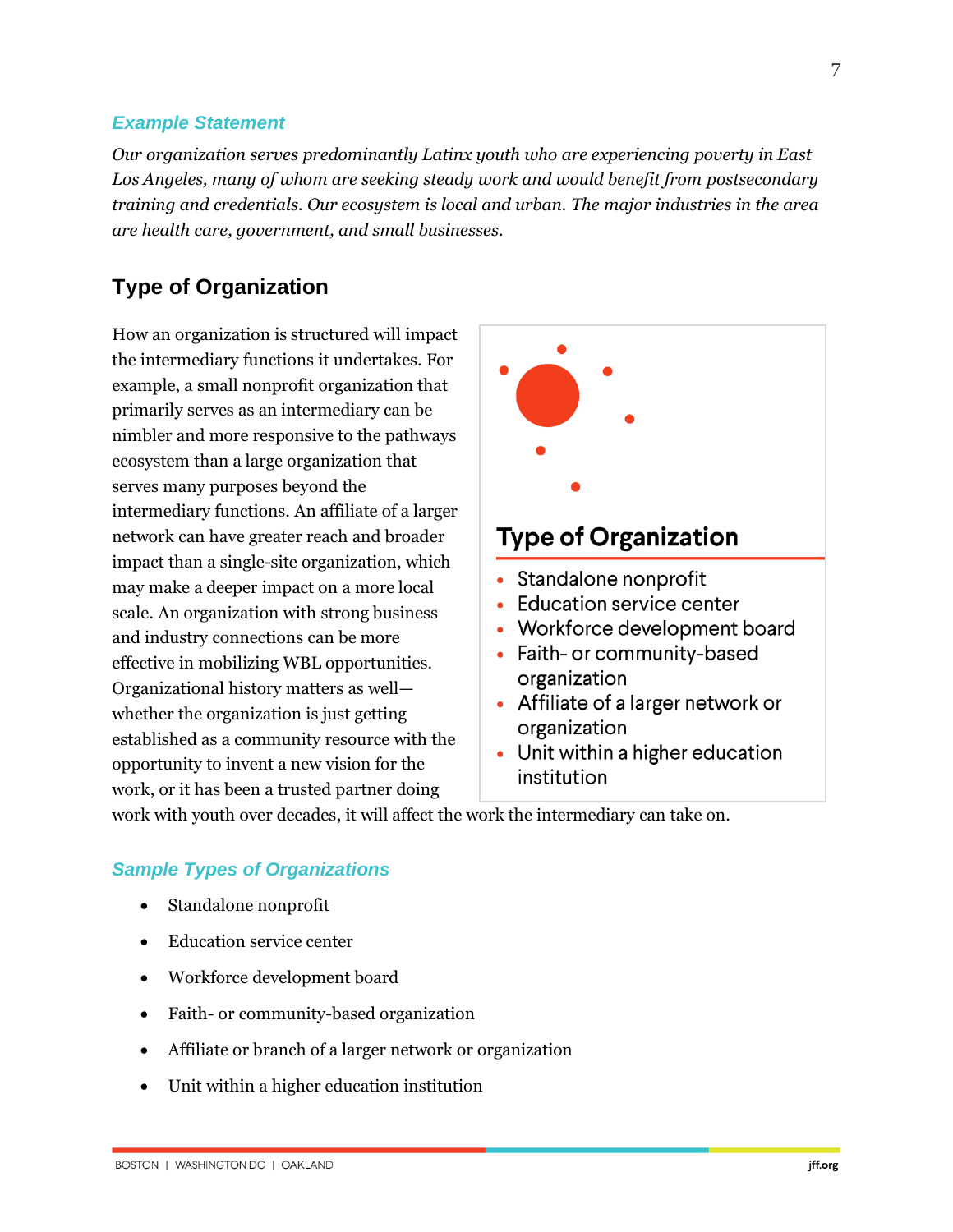#### *Questions*

Your organization type shapes your governance, priorities, and funding. Does your organization select its own director? How are decisions made in your organization? How is funding for your work as an intermediary obtained and sustained? How is success defined and impact measured?

#### *Example Statement*

*We are a regional workforce board that has raised public and philanthropic funds to expand our services to in-school youth. We provide paid internships in a framework developed by the employers we serve. We have our own advisory board but also answer to our state workforce board.*

#### <span id="page-10-0"></span>**Guiding Principles**



Many intermediaries and intermediary functions are housed within larger organizations with broader work and their own distinct visions and missions. However, the work of intermediaries requires clear, compelling guiding principles that are cocreated with core partners in the pathways ecosystem. We encourage every organization engaged in intermediary work to lead their key stakeholders in a process to define the pathways work they are collectively taking on and their long-term vision for success.

#### *What This Is Exemplified By*

- Vision
- Mission
- Theory of change for the intermediary functions

#### *Key Considerations*

An organization's vision denotes its long-term outcome. Its mission denotes the activities the organization is undertaking today to enact its vision. The theory of change is an if-then statement that unpacks how the organization will accomplish its mission.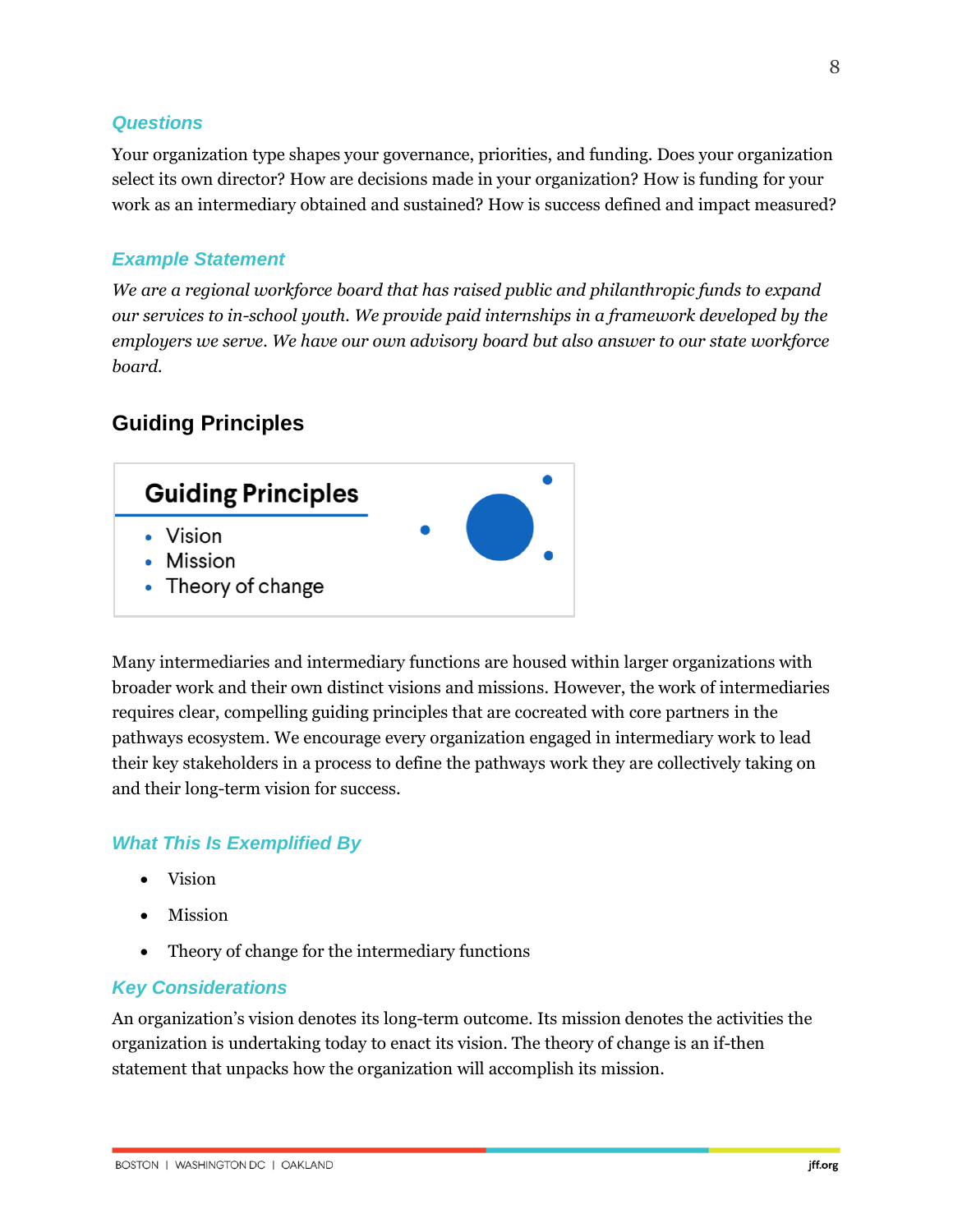#### *Example Statements*

- *Vision: Latinx communities in the region have strong educational and economic foundations that allow for a lifetime of options, fulfillment, and security.*
- *Mission: All Latinx youth in our community have paid WBL opportunities that lead to college and good jobs.*
- *Theory of change: If we engage employer partners first and broker relations between them and education partners, then we will create the pathways to the high-skill, indemand jobs that pay a family-supporting wage.*



#### <span id="page-11-0"></span>**Key Priorities**

All pathways intermediaries engage and connect similar entities in order to create seamless pathways systems that engage high schools, community colleges, and other higher education and training providers; labor and workforce development boards; community-based organizations; and businesses (*see Intermediaries as Core Ecosystem Nodes below).* Each entity plays a key role in supporting young people's career development and advancement, and intermediaries help to prioritize key roles among other stakeholders, depending on what the ecosystem demands.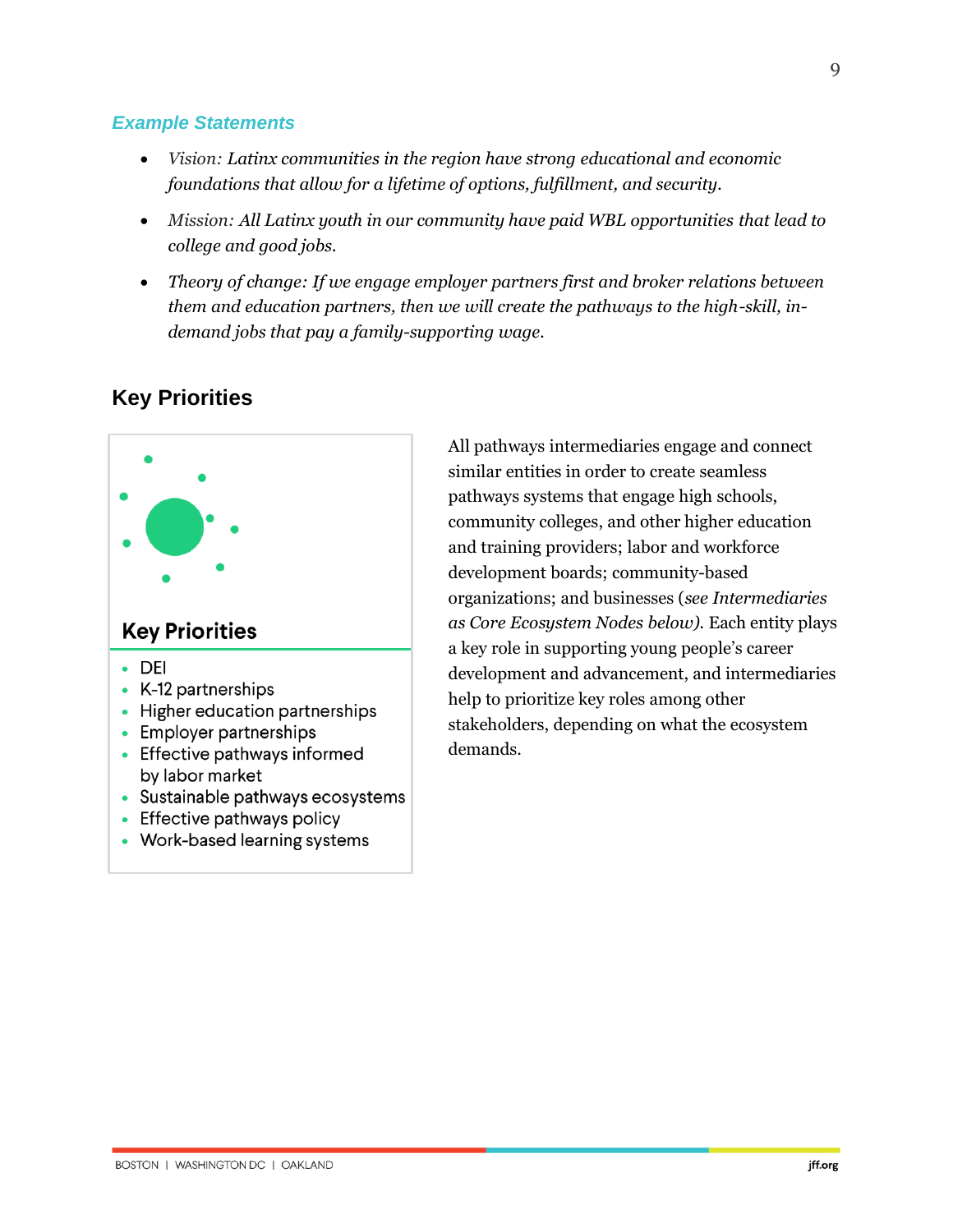#### **Intermediaries as Core Ecosystem Nodes**



#### *Sample Priority Areas*

While not all intermediaries will directly lead the work in all of the priority areas listed below, the intermediaries must understand and manage how these partnerships and priorities are integrated into a coherent and connected pathways ecosystem.

- Centering DEI in the work
- Partnering with [K-12](https://www.jff.org/resources/equitable-pathways-hypotheses-spotlights/k12-partnerships/?utm_source=JFF&utm_medium=Resource&utm_campaign=BEP) leaders
- Partnering with [higher education](https://www.jff.org/resources/equitable-pathways-hypotheses-spotlights/postsecondary-partnerships?utm_source=JFF&utm_medium=Resource&utm_campaign=BEP) leaders
- Partnering with [employers](https://www.jff.org/resources/equitable-pathways-hypotheses-spotlights/employer-partnerships?utm_source=JFF&utm_medium=Resource&utm_campaign=BEP)
- Using labor market information to [design effective](https://www.jff.org/resources/equitable-pathways-hypotheses-spotlights/labor-market?utm_source=JFF&utm_medium=Resource&utm_campaign=BEP) pathways
- Creating [sustainable](https://www.jff.org/resources/equitable-pathways-hypotheses-spotlights/sustainability?utm_source=JFF&utm_medium=Resource&utm_campaign=BEP) pathways ecosystems
- Designing and/or advocating for effective pathways [policy](https://www.jff.org/resources/equitable-pathways-hypotheses-spotlights/policy?utm_source=JFF&utm_medium=Resource&utm_campaign=BEP)
- Developin[g WBL](https://www.jff.org/what-we-do/impact-stories/center-for-apprenticeship-and-work-based-learning/about-work-based-learning/) systems

#### *Questions*

In which of these priorities do your organization provide direct services and leadership, and in which do your organization coordinate and mobilize others to lead the work? How do you enact intermediary functions to ensure that your pathways ecosystem is connected and coherent—and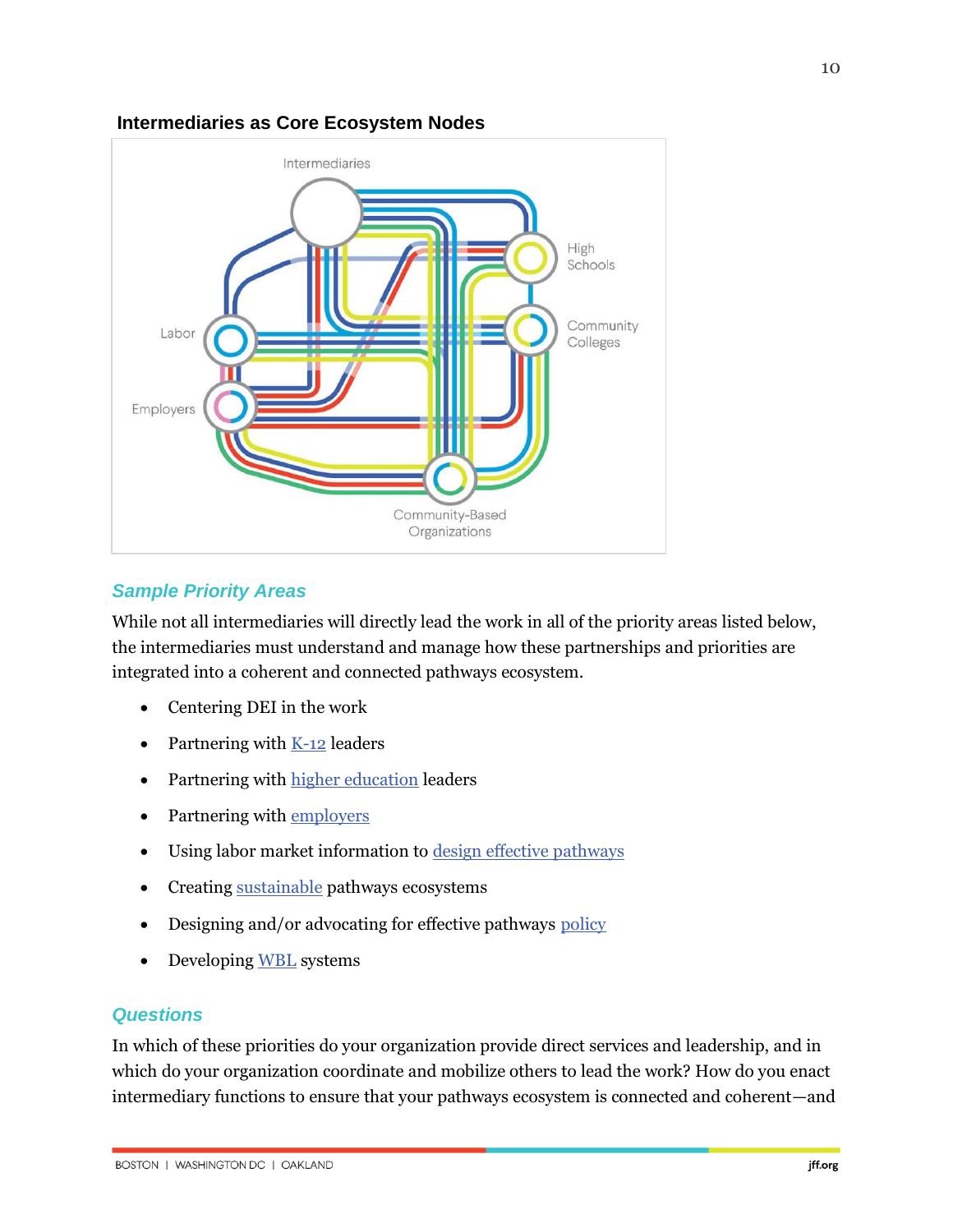11

not duplicating services or creating gaps? How do you define and measure success in each of these priority areas?

#### *Example Statement*

*We develop and aggregate WBL opportunities, which schools then distribute and monitor. We have strong one-to-one relationships with the key education and employer partners we convene. We are working to develop a policy agenda for our state.* 

#### <span id="page-13-0"></span>**Innovation**

While we build upon existing strategies with a research and evidence base of success, we also acknowledge that our existing systems enable inequities and widespread economic immobility, so new and innovative strategies are required. Intermediaries can play a key role as innovators and thoughtful risk takers in the name of improving equity and outcomes.

#### *Examples of Innovations*

- Incubate and spin off new special function organizations
- Replicate and repurpose models built for a different ecosystem
- Innovation • Incubate and spin off new organizations • Replicate and repurpose
- other models
- Function as both a pathways designer and an employer
- Link to new economy players and technology-based solutions
- Function both as a pathways designer and an employer
- Link to new-economy players and technology-based solutions

#### *Questions*

What is the unique strategy you use to prepare youth for the labor market? Is there an evidencebased intervention from elsewhere (another sector, industry, state, or country) that you have adapted for your setting? Have you combined old strategies in a new way? How are you leveraging technology and the disruption of COVID-19 to reimagine how young people connect with college and career pathways?